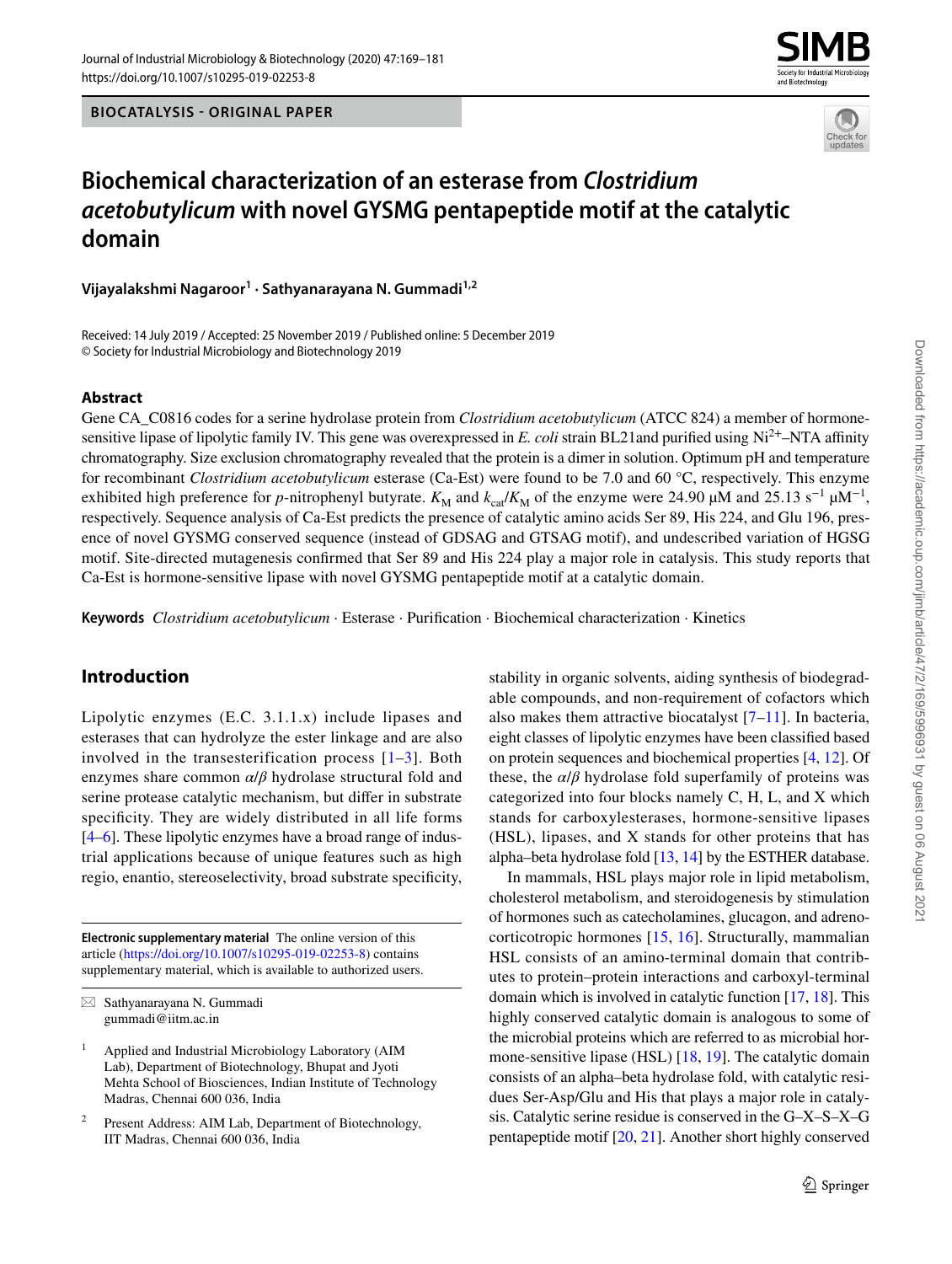HGGG motif is present upstream to the highly conserved pentapeptide motif that stabilizes the oxyanion intermediate during the hydrolysis [\[22](#page-11-10), [23](#page-11-11)].

Most of the microbial HSL are esterases rather than lipases [\[24](#page-11-12)]. Microbial HSL are categorized into two subfamilies viz. GTSAG and GDSAG based on the serine conserved around pentapeptide motifs [\[24,](#page-11-12) [25](#page-11-13)]. In several studies, microbial HSL have been reported from various microbes such as *Salinisphaera* sp. [[26\]](#page-11-14), *Bacillus* [[23\]](#page-11-11)*, Rhizomucor* [\[27](#page-11-15)]*, Archaeoglobusfulgidus* [[28\]](#page-11-16), *Mycobacterium tuberculosis* [[29\]](#page-11-17), metagenomic source [[30\]](#page-11-18)*, Rheinheimerasp* [\[31](#page-11-19)], *Bjerkanderaadusta* [[32\]](#page-11-20), and *Lactobacillus plantarum*WCFS1 [\[33](#page-11-21)].

In our investigation, we found that the genome of *Clostridiumacetobutylicum* (ATCC 824) encodes numerous ORFs encoding putative esterases/lipases. Amongst them, the gene CA\_C0816 which is 729 nucleotides encodes lipase/esterase-related protein containing 242 amino acids. The crystal structure of this protein is available with PDB ID 3E0X. However, the biochemical properties and functions of this enzyme have not been studied. Based on the sequence alignment, it was found that the Ca-Est belonged to lipolytic family IV of hormone-sensitive lipase. An effort has been made to study the overexpression, purification, biochemical characterization, and identification of catalytic serine residue in this study.

### **Materials and methods**

### **Chemicals**

Isopropyl thio-β- D-galactoside (IPTG), *p*-Nitrophenyl esters, phenyl acetate, α-naphtyl acetate, β- naphtyl acetate, and 4-methyl umbelliferyl acetate were procured from SIGMA ALDRICH (USA). Ni–NTA resin for affinity chromatography was purchased from Qiagen, Germany. Standard proteins for size exclusion chromatography were purchased from Bio-Rad laboratories (USA). PCR primers were procured from Bio Serve, India. Other reagents and chemicals were procured from Himedia.

#### **Sequence alignment**

Amino acid sequence similarity and alignment were carried with closely related homologs using the Clustal omega program.

#### **Plasmid, bacterial strains, and maintenance**

*Escherichia coli* DH5α possessing pMCSG7 contains the gene coding for lipase/esterase from *Clostridium acetobutylicum* (ATCC 824). The clone (ID: caCD00398108) was procured from the DNASU plasmid repository. *E. coli* BL21 (DE3) was used for the recombinant expression of the lipase/ esterase gene. Recombinant *E. coli* strains were maintained on ampicillin (100 µg/ml) containing LB agar media.

# **Overexpression and purification of recombinant Ca‑Est**

Plasmid pMCSG7 harboring lipase/esterase gene from *Clostridium acetobutylicum* was isolated from *E. coli* DH5α using plasmid isolation kit (Qiagen). Isolated plasmid DNA was transformed into *E. coli* strain BL21 (DE3) and the transformed cells were selected based on their survival on LB media containing ampicillin (100 µg/ml). Recombinant strains were cultured overnight in LB media with ampicillin (100  $\mu$ g/ml) at 37 °C, 180 rpm on a rotary shaker. For overexpression of Ca-Est, cells were induced with 0.3 mM IPTG once  $A_{600}$  of cells reached ~ 0.8. After induction, the effect of post-incubation temperature (15  $\degree$ C, 22  $\degree$ C and 37  $\degree$ C) and post-incubation period (4, 6, 10, and 18 h) on protein expression were studied. Induced cells were harvested from media by centrifugation and were preserved at − 80 °C for further studies.

For extraction of recombinant protein, cells were resuspended in cell lysis buffer containing 0.05 M sodium phosphate buffer pH 7.0, NaCl 0.3 M, 1 mM PMSF, 1 mM EDTA, and 1 mM DTT. Cell lysis was carried out by sonication (Vibrocell Ultrasonicator) on ice for 5 min at 37% amplitude with pulse 2 s on and 4 s off. The cell lysate was centrifuged at 4 °C for 45 min at 12,000 rpm to remove cell debris and inclusion bodies. The supernatant containing recombinant protein was loaded onto 2 ml of Ni2+–NTA resin that was previously equilibrated with lysis buffer (0.05 M sodium phosphate buffer pH 7.0, 0.3 M NaCl). The column was placed on a rocker 4 °C for 3 h for efficient binding of the protein to the resin. Flow-through was collected, followed by a wash with 20 mM imidazole to remove the weakly bound unwanted proteins. The recombinant protein, that was bound to the resin, was eluted with 100 mM imidazole [[34](#page-11-22)]. To remove imidazole, the eluted recombinant protein was kept for dialysis. Concentration of protein was estimated by BCA method using BSA as standard and was preserved at − 80 °C. The This protocol was also used for the overexpression and purification of Ser89Ala and His224Ala mutants.

### **Determination of molecular mass and oligomeric state of the protein by size exclusion chromatography**

Superdex 200 (GE Healthcare) column, previously equilibrated with 0.05 M sodium phosphate buffer at pH 7.0, was injected with purified protein and eluted fractions were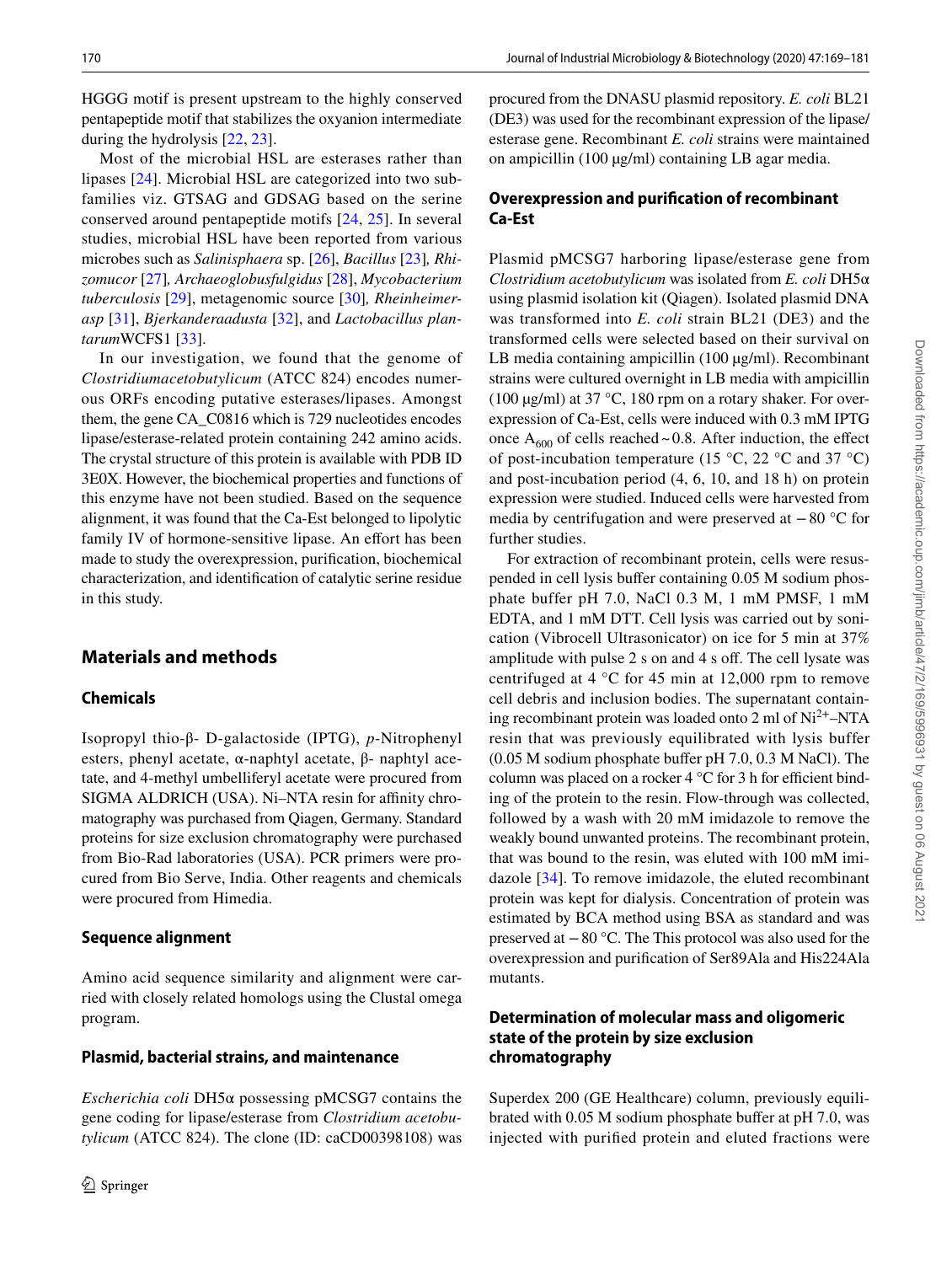collected at a flow rate of 0.75 ml/min. The molecular mass of protein was determined from the calibration curve using the standard proteins (Bio-Rad Catalog # 1511901).

#### **Lipase/esterase assay**

Lipase/esterase activity of recombinant protein was estimated by measuring the continuous release of *p*-nitrophenol from *p*-nitrophenyl esters (*p*-NP esters) at 348 nm (isobestic point) in a UV spectrophotometer (Perkin Elmer Lambda 25 UV/VIS spectrophotometer, USA). The reaction was done in 1 ml of reaction mixture containing 1 mM of (*p*-NPA) (stock was dissolved in acetonitrile) in 0.05 M of sodium phosphate buffer at pH 7.0 and the required amount of purified recombinant protein at 37 °C. 1 unit of enzymatic activity was defined as the amount of purified protein used to release 1 µmol of *p*-nitrophenol/min. The molar absorptivity of *p*-nitrophenol at 348 nm was experimentally determined to be 5.3 mM<sup>-1</sup> cm<sup>-1</sup> and the same was used for calculating enzyme activity. All the assays were carried out in triplicates for statistical significance.

### **Effect of the amount of enzyme, pH, and temperature on Ca‑Est activity**

To determine the amount of an enzyme for optimum activity, assays were carried out with varying amounts of an enzyme such as 12, 25, 50, 100, and 500 ng at a constant temperature of 37 °C and pH 7.0 with 1 mM *p*-NPA as substrate. To identify optimum pH of the enzyme, experiments were carried out at constant temperature 37 °C using buffers of various pHs ranging from 4.5 to 9.0 [(citrate buffer pH 4.5–6.0), (sodium phosphate buffer pH 6.5–8.0), (Tris—HCl pH 8.5–9.0)] with 25 ng of protein. To determine the temperature optimum for an enzyme, experiments were performed using 25 ng of protein at a constant pH 7.0 with temperatures ranging from 20 $\degree$ C to 80 $\degree$ C.

### **Thermal stability**

Thermal stability of wild type Ca-Est was checked by incubating the pure enzyme diluted with 0.5 M sodium phosphate buffer a pH 7.0 at various temperatures 30 °C, 60 °C, and 80 °C up to 6 h. At different time intervals, enzyme sample was taken and incubated at 4 °C and the residual enzyme activity was measured using *p*-nitrophenyl butyrate as substrate under optimized assay conditions.

### **Substrate specificity of wild Ca‑Est and mutants**

To determine whether the recombinant Ca-Est belonged to esterase or lipase, substrate specificity was studied with substrates of varying acyl lengths such as *para*-nitrophenyl acetate (*p*-NPC2), *para*-nitrophenyl butyrate (*p*-NPC4), *para*-nitrophenyloctonate (*p*-NPC8), *para*-nitrophenyldecanoate (*p*-NPC10), *para*-nitrophenyldodecanoate (*p*-NPC12), and *para*-nitrophenyl palmitate (*p*-NPC16). These substrates were dissolved in acetonitrile to obtain stock solution of 10 mM. Aryl esterase activity was determined using aromatic esters such as phenyl acetate,  $α$ -naphthyl acetate, β- naphthyl acetate, and 4-methyl umbelliferyl acetate. Hydrolysis of α-naphthyl acetate, β-naphthyl acetate, 4-methyl umbelliferyl acetate, and phenylacetate was carried out by measuring the absorbance of α-naphtol at 235 nm, β- naphtol at 330 nm 4-methyl umbelliferone at 340 nm, and phenol at 270 nm. Thioesterase activity was determined using phenyl thioacetate as a substrate. Hydrolysis of phenyl thioacetate was monitored by measuring the absorbance of 2-nitro-5 thiobenzoate at 410 nm. 1 mM phenyl thioacetate was dissolved in ethanol containing 0.25 mM 2,2'-Dinitro-5, 5′-dithiobenzoic acid (DTNB).

The reaction was performed in 1 ml of reaction mixture contains 0.5 mM of p-nitrophenyl esters in 0.05 M sodium phosphate buffer at pH 7.0 and 25 ng of purified protein at 60 °C at 348 nm. The substrate specificity of mutants Ser89Ala and His224Ala was estimated by similar protocol.

### **Kinetic parameters**

Kinetic parameters of enzyme viz.,  $K_M$ ,  $V_{\text{max}}$ , and  $k_{\text{cat}}/K_M$ were investigated using *p*-NP acetate, *p*-NP butyrate and  $\alpha$ -naphthyl acetate as substrates within the range of 5–400 µM under optimized assay conditions (temperature 60 °C and pH 7.0 with 25 ng of protein). The kinetic parameters  $K_m$ ,  $V_{\text{max}}$ , and  $k_{\text{cat}}/K_m$  were analyzed using non-linear regression analysis with Graph Pad Prism 5.

### **Effect of amino acid modifiers, detergents, solvents, and metal ions on Ca‑Est**

The effect of various amino acid modifying reagents on the activity of Ca-Est was tested in the presence of 10 mM of phenylmethylsulfonyl fluoride (PMSF) for serine, diethylpyrocarbonate (DEPC) for histidine, phenyl glyoxal hydrate (PGH) for arginine, 1-(3-dimethylaminopropyl)3-ethyl carbodiimide hydrochloride (EDAC) for aspartic acid, and dithiothreitol (DTT) for thiol group. The activity was performed using *p*-NPB as substrate under optimized assay conditions.

To study the effect of various detergents on Ca-Est activity, enzyme assays were carried out with 1% (v/v) sodium dodecyl sulfate (SDS), sodium deoxycholate (SDC), Brij 35, Triton X, Tween 80, and at Tween 20 in the assay mixture. The activity was performed using *p*-NPB as a substrate under optimized assay conditions.

To determine the effect of organic solvents on Ca-Est activity enzyme assays were carried out with 10% (v/v)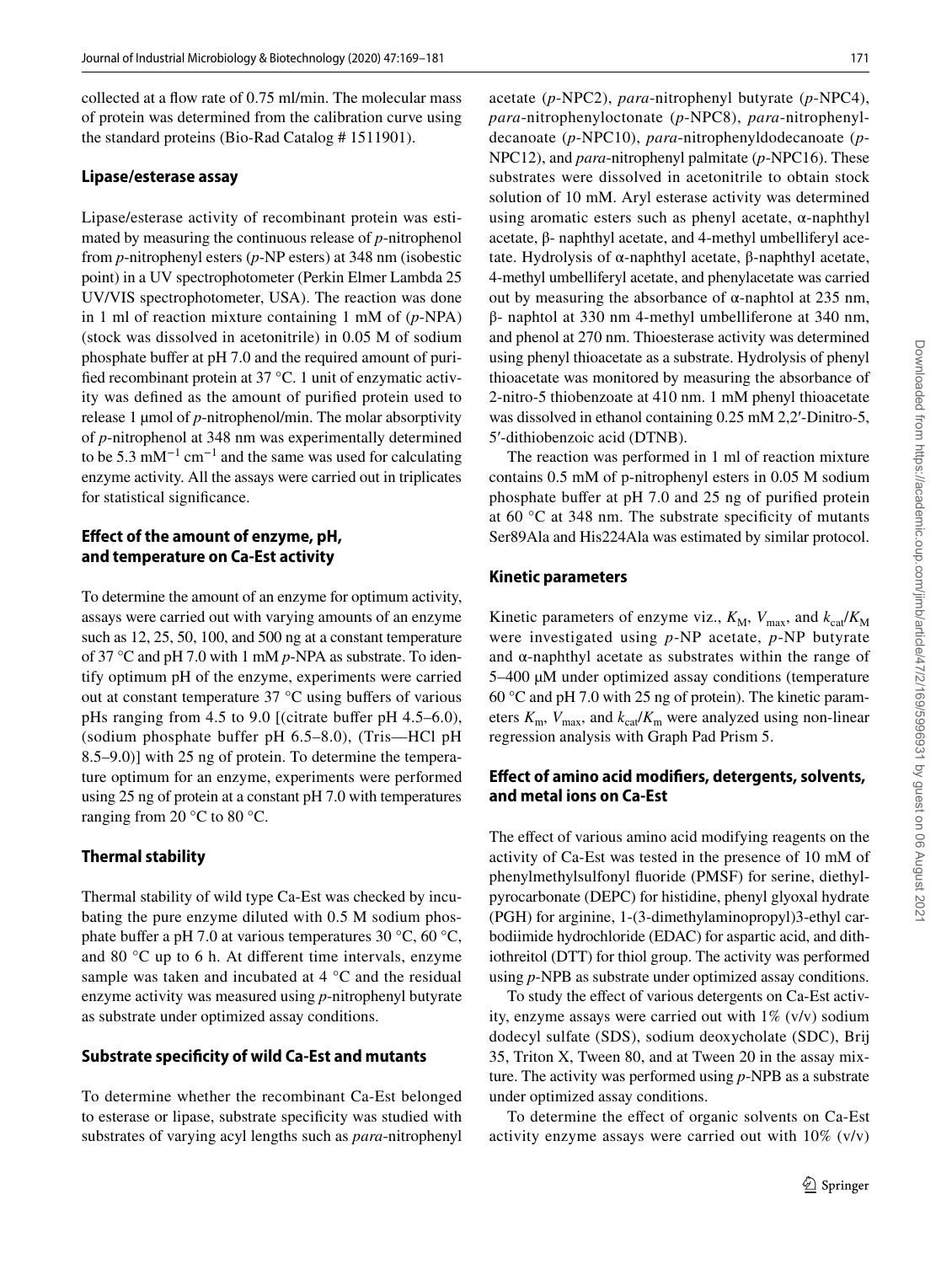172 Journal of Industrial Microbiology & Biotechnology (2020) 47:169–181

ethanol, methanol isopropanol acetone, and DMSO under optimized assay conditions. The effect of various metals ions on Ca-Est activity was determined with 1 mM metal ions such as  $Mn^{2+}$ ,  $Cu^{2+}$ ,  $Fe^{2+}$ ,  $Ni^{2+}$ ,  $Zn^{2+}$ ,  $Mg^{2+}$ , Na<sup>+,</sup> and K + under optimized assay conditions. The activity was performed using *p*-NPB under optimized assay conditions. In all cases, the activity of an enzyme in the absence of modifiers, detergents, metal ions, and organic solvents was considered as control.

# **Identification of catalytic residues in Ca‑Est by site‑directed mutagenesis**

To identify the catalytic residues in the Ca-Est, site-directed mutagenesis was carried out on the pMCSG7 vector carrying the esterase gene using a PCR-based method. Amino acid serine positioned at 89 and histidine 224 were mutated to alanine. The following primers were designed to introduced mutations: forward primers Ser89Ala: (5'ATTGGA TATGCCATGGGGGGAGC-3') and Ser89Ala reverse primers: (5'CCCCCCATGGCATATCCAATTAA-3') and His-224Ala forward primers: (5'CCGGTAAGGCTTTCCTATTA GTAGTAA-3') and reverse primers: (5'ATAGGAAAGC CTTACCGGTTTCAAAGA-3'). (position of the mutated codons are underlined). The mutant plasmid was generated by PCR with the following conditions: 98 °C for 60 s was kept for initial denaturation, amplification process for 30 cycles (95 °C for 30 s, 56 °C for 45 s, 72 °C for 6 min), and 72 °C for 20 min, for final elongation. After amplification, the product was digested with enzyme Dpn-I followed by transformation into *E. coli* DH5α. Positives clones were screened by Sanger's method of DNA sequencing. Similarly, the mutants Ser89Ala and His224Ala were overexpressed and purified as that of wild type.

# **CD spectra studies**

To determine secondary structure of the protein, CD spectra were measured using JASCO J-810 spectro polarimeter (Easton, MD) with Peltier temperature control maintained at 20 °C and 60 °C. Far UV CD spectra was measured in the wavelength range of 200–250 nm with a scanning speed of 10 nm/min. Sodium phosphate buffer at pH 7.0 was used as a blank for spectral correction. The concentration of protein used was 0.2 mg/ml for recording the spectra. The thermal denaturation of protein was analyzed by monitoring the changes in molar ellipticity at 222 nm using Jasco J-815 spectropolarimeter. The protein was diluted 0.02 mg/ml in 0.05 M sodium phosphate buffer at pH 7.0 and subjected to increase in temperature from 20 to 100 C at a scan rate of 10 nm/min. To calculate  $T<sub>m</sub>$  fraction unfold was plotted against temperature and fitting the curve against Boltzmann sigmoidal equation using GraphPad Prism 6.

# **Statistical analysis**

All the experiments were performed as at least three independent experiments. Statistical significance was determined by Dunnett's multiple comparison test using Graph pad prism. *p* < 0.05 was considered statistically significant.

# **Docking analysis**

Molecular docking simulations were performed using Autodock 4.2. The crystal structure of Ca-Est from *Clostridium acetobutylicum* (ATCC824) with a resolution of 1.45 A° (PDB ID:3E0X) was downloaded from Protein Data Bank and ligand (*p*-Nitrophenyl butyrate) from zinc data bank. *p*-Nitrophenyl butyrate was docked against canonical binding site of the protein.

# **Results**

# **Overexpression and purification of Ca‑Est**

The recombinant plasmid pMCSG7 harboring lipase/esterase gene *Clostridium acetobutylicum* was overexpressed in *E.coli* BL21. It was found at 22 °C and 18 h maximum soluble fraction of recombinant Ca-Est was obtained (data not shown) and these conditions were, therefore, designated as optimal for overexpression. The recombinant protein was purified using Ni–NTA affinity chromatography. 100 mM imidazole was used for elution of bound Ca-Est with theoretical molecular mass 27.14 kDa. The recombinant esterase appeared as a single band of 29 kDa on Coomassie brilliant blue-stained SDS PAGE (Fig. [1a](#page-4-0)). The native molecular mass and oligomeric state of protein were depicted as a single elution peak with 49.67 kDa of molecular mass by size exclusion chromatography, suggesting that the protein exists as a homodimer (Fig. [1b](#page-4-0), c).

# **Effect of amount of protein, temperature, and pH on Ca‑Est activity**

The recombinant enzyme showed maximum specific activity when 25 ng  $(425 \pm 13.86 \text{ U/mg})$  of purified protein was used in the assay (Fig. [2](#page-4-1)a). Hence, enzyme amount of 25 ng was used as optimum amount in subsequent studies. Ca-Est activity was studied at various pH, and maximum specific activity  $(525 \pm 23.02 \text{ U/mg})$  was obtained at pH 7.0. At pH 4.5 and 9.0, maximum specific activities retained were 26% and 60% of maximum activity, respectively, at pH 7.0 (Fig. [2](#page-4-1)b). Similarly, the effect of temperature was also studied and it was found that there was an increase in activity with temperature increase from 20 to 60 °C and maximum activity (821  $\pm$  34.49 U/mg) was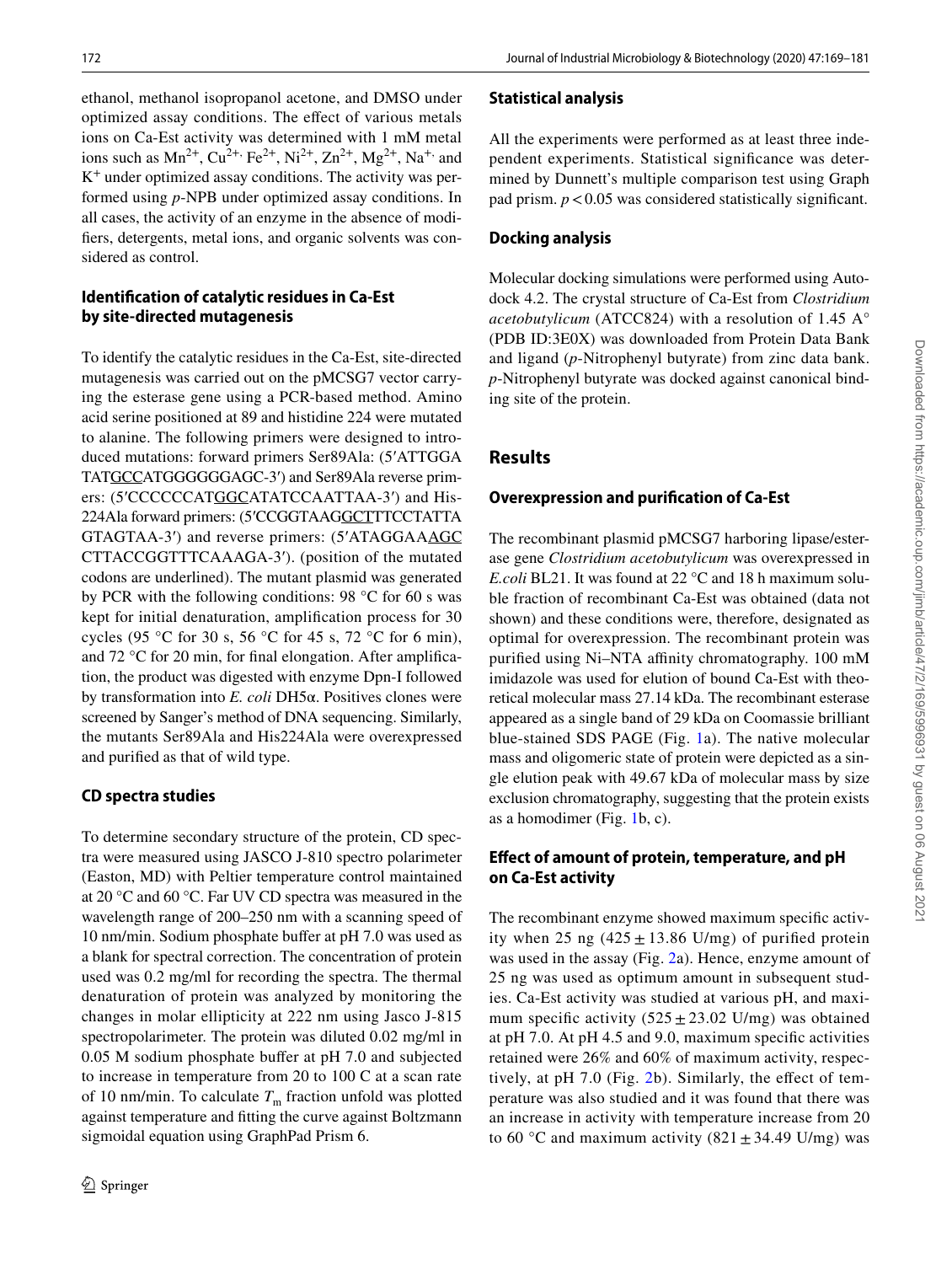from *Clostridium acetobutylicum*. **a** 12% SDS PAGE analysis of recombinant lipase/esterase gene from *Clostridium acetobutylicum* was overexpressed in *E. Coli* BL21 (DE3) cells purified by affinity chromatography with Ni–NTA matrix: Lane M: protein marker (Molecular weight in kDa) lane 1: induced whole cell lysate, lane 2: pellet, lane 3 supernatant, lane 5: Flow-through, lane 4:10 mM Imidazole wash, lane 6: 20 mM Imidazole wash and lane 7:100 mM elution. Each lane contains 10 µL of the fraction. **b** Analysis of the oligomeric state of Lipase/esterase by gel filtration chromatography: Gel filtration chromatogram was obtained by plotting with A280 versus with its corresponding elution volume. **c** Semilog plot of molecular masses of the standards used versus with elution volume. The molecular mass and oligomeric state of the esterase were found using the slope and intercept of a standard plot

 $(a)$ 

Specific activity (U/mg)

500

400

300

200

100

 $\mathfrak{a}$ 

<span id="page-4-0"></span>

<span id="page-4-1"></span>**Fig. 2** Biochemical characterization of the recombinant Ca-Est. Effect of the **a** amount of enzyme **b** pH **c** temperature on the recombinant Ca-Est activity. The assay was performed using 1 mM *p*-nitro-

phenyl acetate as a substrate in 50 mM sodium phosphate buffer at  $pH$  7.0. Results are the mean  $\pm$  SD from triplicate experiments

obtained at 60 °C (Fig. [2](#page-4-1)c). At 20 °C and 65 °C, the specific activity was 56% and 78% of its maximum activity at an optimum temperature of 60 °C. The specific activity dropped drastically beyond 65 °C. Thermal stability of wild-type Ca-Est suggested that the enzyme was stable at 30 °C with  $t_{1/2}$  of 533 min. The  $t_{1/2}$  of enzyme at 60 °C and at 80 °C was found to be 17.86 min and 1.39 min respectively (Fig. [5](#page-7-0)b).

Downloaded from https://academic.oup.com/jimb/article/47/2/169/5996931 by guest on 06 August 2021

Downloaded from https://academic.oup.com/jimb/article/47/2/169/5996931 by guest on 06 August 202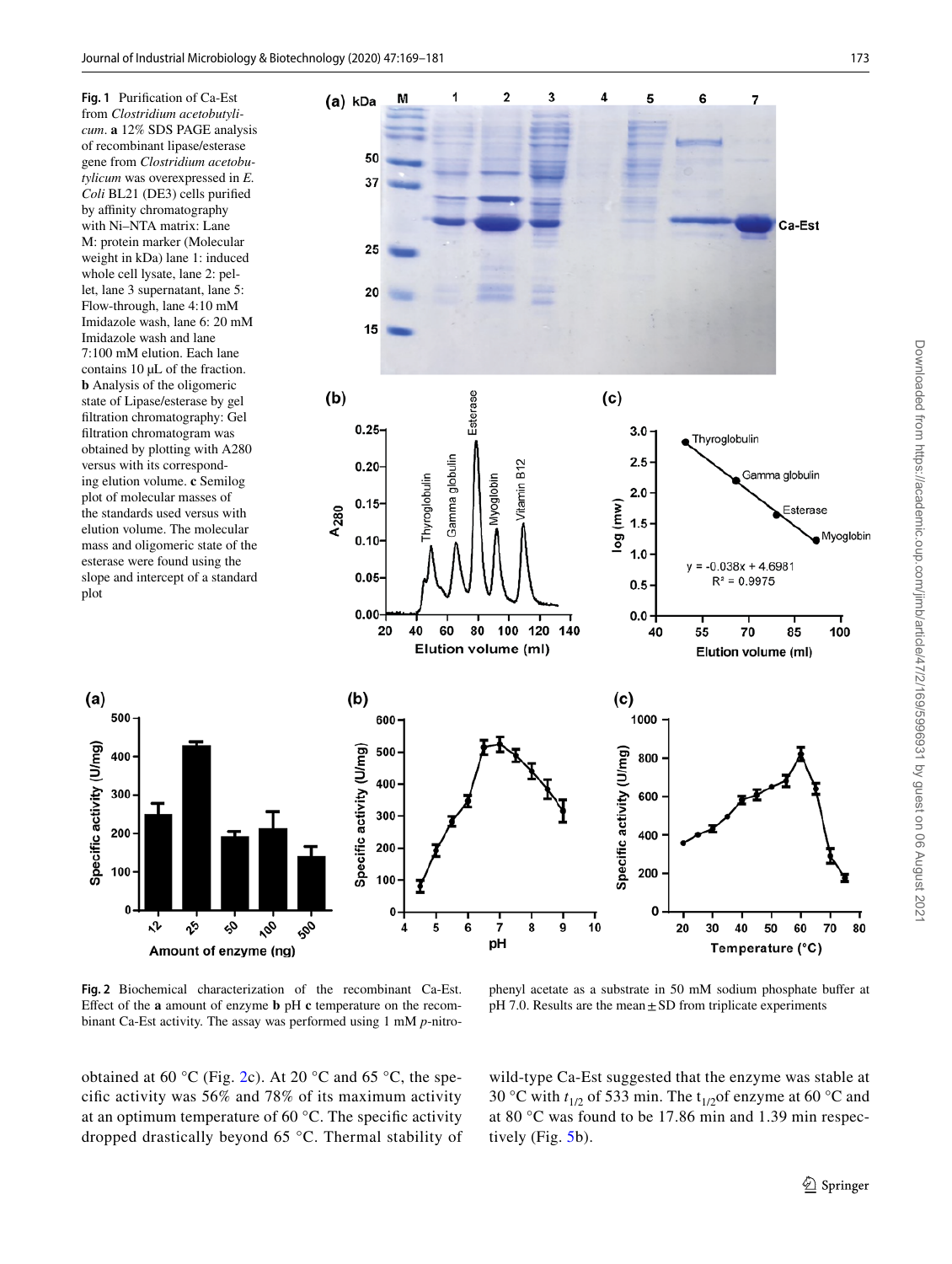# **Substrate specificity of Ca‑Est and kinetic parameters**

Using various acyl lengths of *p*-nitrophenyl esters, aromatic esters and phenyl thioacetate the substrate specificity for wild-type Ca-Est was studied. It was observed that the maximum specific activity was towards *p*-nitrophenyl butyrate (C4). There was no detectable enzymatic activity towards *p*-nitrophenyldecanoate (pNPC10), *p*-nitrophenyldodecanoate (pNPC12) *p*-nitrophenyl palmitate (pNPC16) and phenyl acetate. This showed that the recombinant enzyme has an affinity towards short-chain acyl length of *p*-nitrophenyl esters confirming that CA-C0816 encoding gene is an esterase (Fig. [3](#page-5-0)a) (Table [1](#page-5-1)). Kinetic studies on the Ca-Est followed simple hyperbolic MichaelisMenten kinetics for the substrates *p*-NPA *p*-NPB, and α naphtyl acetate (Fig. [3b](#page-5-0)). Kinetic constants  $K_M$ ,  $V_{\text{max}}$ , turnover number  $(k_{\text{cat}})$ , and catalytic efficiency  $(k_{\text{cat}}/K_M)$  were calculated for various substrates by fitting the kinetic data on a non-linear regression by using Graph Pad Prism 5.0 (Table [2\)](#page-6-0). It was found that the recombinant enzyme showed more affinity towards *p*-NPB (C4) than *p*-NPA (C2) and  $\alpha$  naphtyl acetate.

### **Effect of amino acid modifiers on Ca‑Est activity**

The effect of various amino acid modifying agents such as PMSF for Serine, DEPC for histidine EDAC for aspartic acid, PGH for arginine and DTT for thiol group, on the recombinant Ca-Est was studied. The treatment of serine modifier results in loss of 78% esterase activity, whereas histidine modifier showed complete inhibition of esterase activity (Fig. [4](#page-6-1)a). The thiol modifier showed a 62% loss of activity and the arginine modifier showed a 40% loss of <span id="page-5-1"></span>**Table 1** Biochemical assay for the Ca-Est using various substrates

| <b>Substrates</b>            | Specific<br>activity (U/<br>mg) |
|------------------------------|---------------------------------|
| p-Nitrophenyl acetate        | $1386 \pm 10.7$                 |
| p-Nitrophenyl butyrate       | $2280 \pm 20.8$                 |
| p-Nitrophenyl octonate       | $326 + 38.85$                   |
| p-Nitrophenyl decanoate      | ND                              |
| p-Nitrophenyl dodecanoate    | ND                              |
| p-Nitrophenyl palmitate      | ND                              |
| $\alpha$ -Naphtyl acetate    | $770 \pm 7.35$                  |
| β-Naphtyl acetate            | $145 \pm 15.11$                 |
| 4-Methylumbelliferyl acetate | $202 + 22.45$                   |
| Phenyl acetate               | ND                              |
| Phenyl thioacetate           | $13 + 0.00$                     |
|                              |                                 |

Enzyme activities were determined at  $60^{\circ}$ C in  $50^{\circ}$  mM sodium phosphate buffer (pH 7.0) using various substrates. Results are the  $mean \pm SD$  of three independent experiments *ND* not determined

activity (Fig. [4a](#page-6-1)). Amongst all, aspartate modifier had least effect on enzyme activity (Fig. [4a](#page-6-1)).

# **Effect of various additives on Ca‑Est activity**

Ca-Est activity was studied in the presence of various detergents to be effective for stain removal on fabric and dish wash cleaning. On comparison with control, SDS showed that 23% of loss of inhibition was observed with SDS and loss in activity with Tween 80 and Triton X were 26% and 28%, respectively (Fig. [4](#page-6-1)b). SDC and Tween 20 showed 13% and 19% inhibition, whereas Brij 35 had shown no effect



<span id="page-5-0"></span>**Fig. 3** Determination of substrate specificity and kinetic parameters. **a** Substrate specificity of Ca-Est towards various *p*-nitrophenyl esters (0.5 mM) were assayed at 60  $^{\circ}$ C in the 50 mM sodium phosphate buffer at pH 7.0. No activity was detected for the acyl length of 16 carbon. Results are the mean  $\pm$  SD of three experiments done in trip-

licates. **b** Michaelis–Menten plots of a recombinant esterase from *Clostridium acetobutylicum*. Kinetic data are measured using a UV spectrophotometer using *p*-NPC2 (circle) and *p*-NPC4 (square). The assay was conducted at 50 mM phosphate buffer at pH 7.0 and 60 °C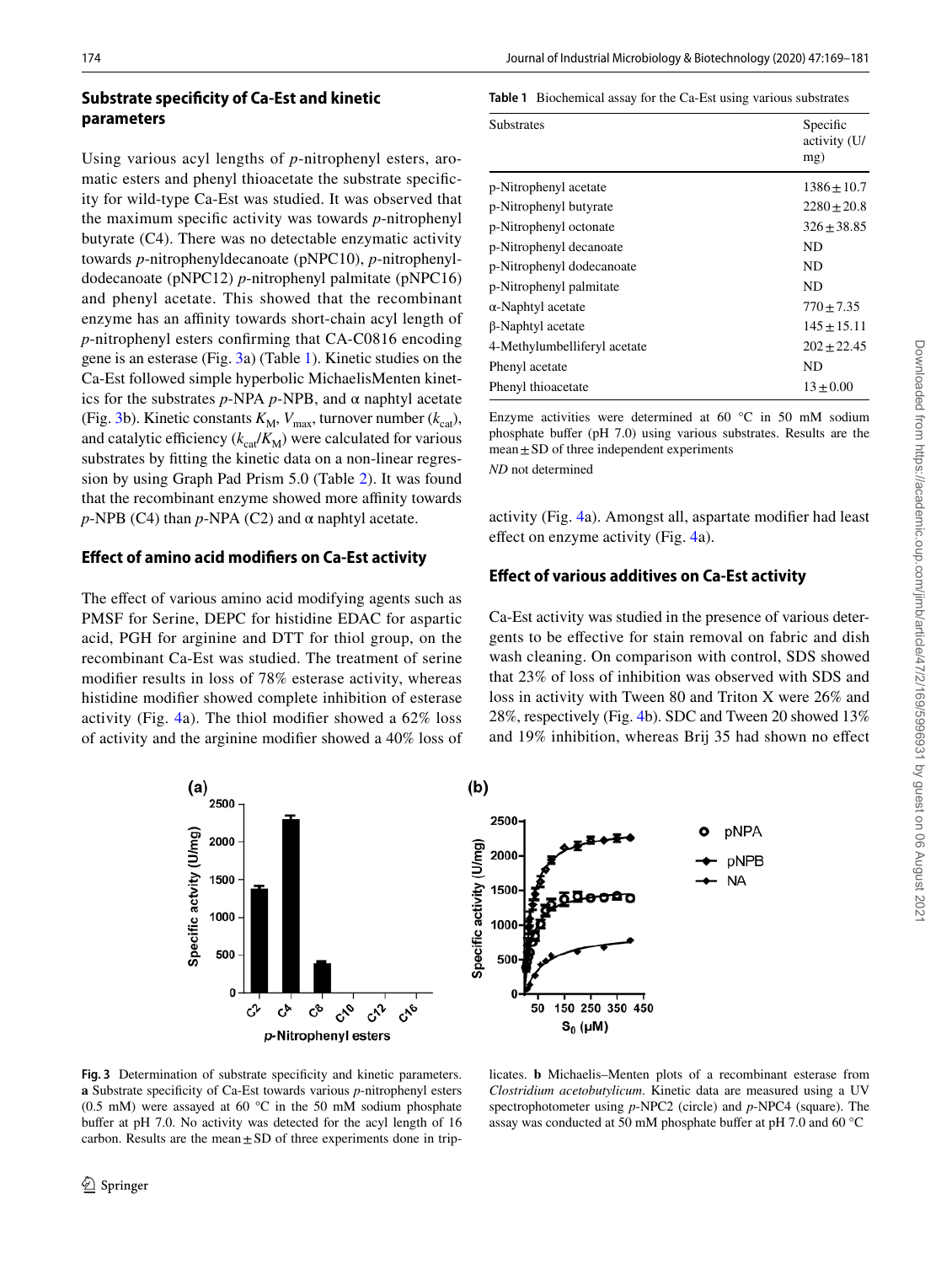<span id="page-6-0"></span>

|           | <b>Table 2</b> Kinetic parameters for |
|-----------|---------------------------------------|
|           | $p$ -NPA and $p$ -NPB hydrolysis      |
| by Ca-Est |                                       |

| Substrate         | $V_{\text{max}}$ (µmol min <sup>-1</sup> mg <sup>-1</sup> ) | $K_{\rm m}$ (µM) | $k_{\text{cat}}(s^{-1})$ | $k_{\rm cat}/K_{\rm m}$ (s <sup>-1</sup> µM <sup>-1</sup> ) |
|-------------------|-------------------------------------------------------------|------------------|--------------------------|-------------------------------------------------------------|
| p-NPA             | $1561 + 23.02$                                              | $27.3 \pm 0.64$  | $754 + 11.12$            | $27.67 + 0.88$                                              |
| p-NPB             | $24,066 \pm 31.01$                                          | $25.13 + 2.31$   | $1162 + 14.9$            | $46.91 + 3.63$                                              |
| α-naphtyl acetate | $779 + 7.31$                                                | $73.82 + 2.85$   | $375 \pm 3.58$           | $207 \pm 0.2$                                               |

Enzyme activities were determined at 60 °C in 50 mM sodium phosphate buffer (pH 7.0) using *p*-nitrophenyl acetate and *p*-nitrophenyl butyrate. Results are the mean ± SD of three independent experiments

<span id="page-6-1"></span>**Fig. 4** Effect of additives on recombinant Ca-Est. **a** aminoacid modifiers, **b** detergents, **c** solvents, and **d** metal ions on Ca-Est activity. Enzymatic activity was performed at 60 °C in 50 mM sodium phosphate buffer at pH 7.0 with *p*-NPC4. Results are the mean  $\pm$  SD from three independent experiments. Asterisks (\*) indicates *p* < 0.05



(Fig. [4b](#page-6-1)). Significant inhibition was observed with 10% isopropanol, acetone, and ethanol. DMSO showed 50% inhibition of Ca-Est activity. However, methanol was found to enhance the esterase activity by 10% when compared with control (Fig. [4](#page-6-1)c). Metal ions such as  $Na<sup>+</sup>$  and  $K<sup>+</sup>$  showed negligible effect.  $Mn^{2+}$ ,  $Ni^{2+}$ ,  $Zn^{2+}$ , and  $Mg^{2+}$  inhibited the enzyme activity (~20%). Interestingly,  $Fe^{2+}$  showed ~75% loss of activity and complete inhibition of esterase activity was observed with  $Cu^{2+}$  (Fig. [4d](#page-6-1)).

### **Secondary structure of Ca‑Est**

The secondary structure of the Ca-Est was studied by circular dichroism spectra. The far UV spectra displayed a double peak at 208 and 222 nm, indicating that the protein has stable conformation of secondary structure at 25 and 60 °C (Fig. [5](#page-7-0)c). The melting temperature of the protein was determined by plotting graph against fraction unfold and temperature fitted to Boltzmann curve and  $T<sub>m</sub>$  was found to be 67.71 °C at 222 nm.

# **Catalytic activity of Ser89Ala and His224Ala mutant by using p‑NP esters**

Based on the effect of amino acid modifiers, Ser89Ala and His224Ala mutants were generated and tested for enzyme activity towards various substrates similar to studies on wild type [[35](#page-11-23)]. Interestingly, mutations of Ser89Ala and His224Ala showed complete inactivation of the enzyme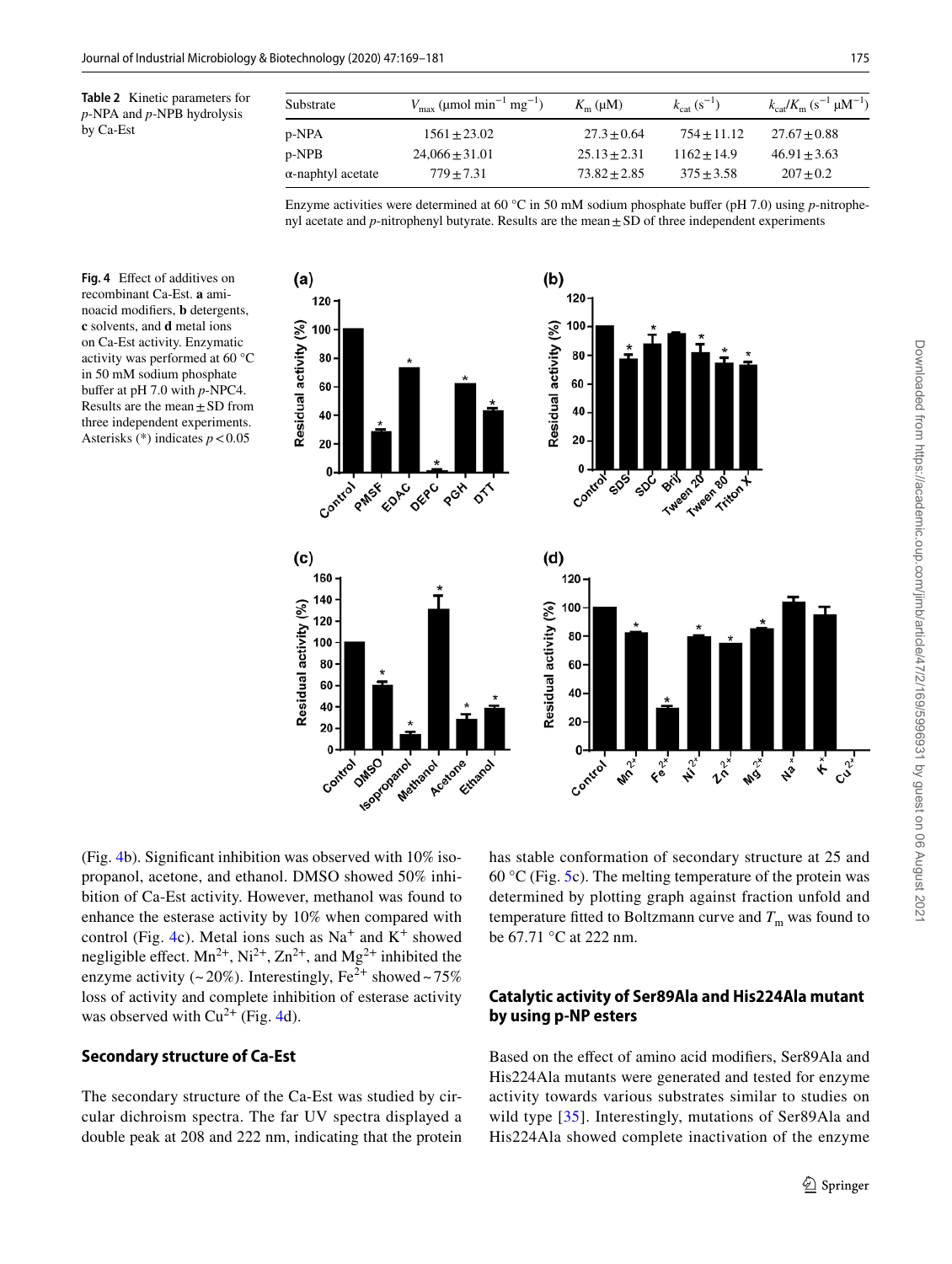

<span id="page-7-0"></span>**Fig. 5** CD spectra recombinant Ca-Est. The CD spectra of recombinant Ca-Est were recorded at pH 7.0 and 25 °C and 60 °C

<span id="page-7-1"></span>**Table 3** Comparison of Ca-Est activity with wild type and mutants

| Enzyme    | Specific activity (U/mg) |             |            |  |
|-----------|--------------------------|-------------|------------|--|
|           | $p$ -NPC2                | $p$ -NPC4   | $p$ -NPC8  |  |
| Wild type | $1386 + 10$              | $2208 + 20$ | $326 + 38$ |  |
| Ser89Ala  |                          |             |            |  |
| His224Ala |                          |             |            |  |

Substrate specificity of the wild type was compared with its mutants, and the enzyme activity was carried out using 0.5 mM*p*-NPC2, *p*-NPC4, and *p*-NPC8 at 60 °C and 50 mM sodium phosphate buffer at pH 7.0

(Table [3\)](#page-7-1). This confirms that these amino acids are important for enzymatic catalysis (Table [3](#page-7-1)).

# **Discussion**

Hydrolases are the important class of enzymes in industrial biotechnology. Among hydrolases, lipolytic enzymes are more important over proteases and amylases. Lipolyitc enzymes include esterases and lipases are more valuable because of broader applications in various fields such as food industry, pharmaceutical, biofuels, paper and pulp, environmental bioremediation, and laundry industry, whose global market value was expected to reach \$590.5 million by 2020 [\[7](#page-10-4)]. Therefore, there is a need for the search of enzymes that can withstand harsh conditions such as temperature, pH, salt, and solvent tolerance for industrial applications. In search of novel enzymes, we selected industrially important organism, namely, *Clostridium acetobutylicum* (ATCC 824). It is an industrially important solventogenic microorganism for the production of acetone, butanol, and ethanol [\[36](#page-11-24)]. This organism encodes numerous putative lipase/esterases. It reacts to

butanol stress without affecting the central metabolism by upregulating the heat shock genes and downregulating genes for glycerophosphodiester, phosphodiesterase and in particular hypothetical gene CA\_C0816 [[37\]](#page-11-25). Hence, we made an effort to characterize CA\_C0816 gene that encodes lipase/ esterase from *Clostridium acetobutylicum* to explore its industrial applications.

Multiple sequence alignment of Ca-Est with the sequence of other family members showed that this protein consists of catalytic triad serine 89, histidine 224, and glutamic acid 196 and the catalytic serine conserved around GYSMG pentapeptide motif (Fig. [6\)](#page-8-0). Another hallmark of HSL was short conserved HGGG motif upstream to the catalytic serine residue and plays a major role in stabilization of the oxyanion hole intermediate during catalysis [[38](#page-11-26), [39\]](#page-11-27). This recombinant Ca-Est exhibited HGSG instead of HGGG motif, which was generally found in HSL. Hence, Ca-Est forms a novel protein that belongs to lipolytic enzyme IV of hormonesensitive lipase. It shows the significant amino acid sequence similarity to the human HSL [\[4\]](#page-10-2).

Human HSL plays an important role in hydrolysis of stored triacylglycerol in adipose tissue under the influence of hormones such as catecholamine, adrenocorticotropic hormone, and glucagon and also hydrolysis of cholesterol esters in steroidogenic tissue. The activity is regulated by reversible protein phosphorylation [[19\]](#page-11-7). Human HSL consists of amino-terminal domain, plays a role in protein–protein interactions and carboxyl-terminal domain consists of catalytic domain of *α*/*β* hydrolase fold with catalytic residues (ser, Asp, and His) conserved. Phosphorylation sites are present in between the amino and carboxyl domain called a regulatory module. Human HSL shows no sequence homology to other mammalian lipases [\[18](#page-11-6), [19\]](#page-11-7). Carboxylterminal domain is homologous to several other microbial proteins, hence called microbial HSL which indicated that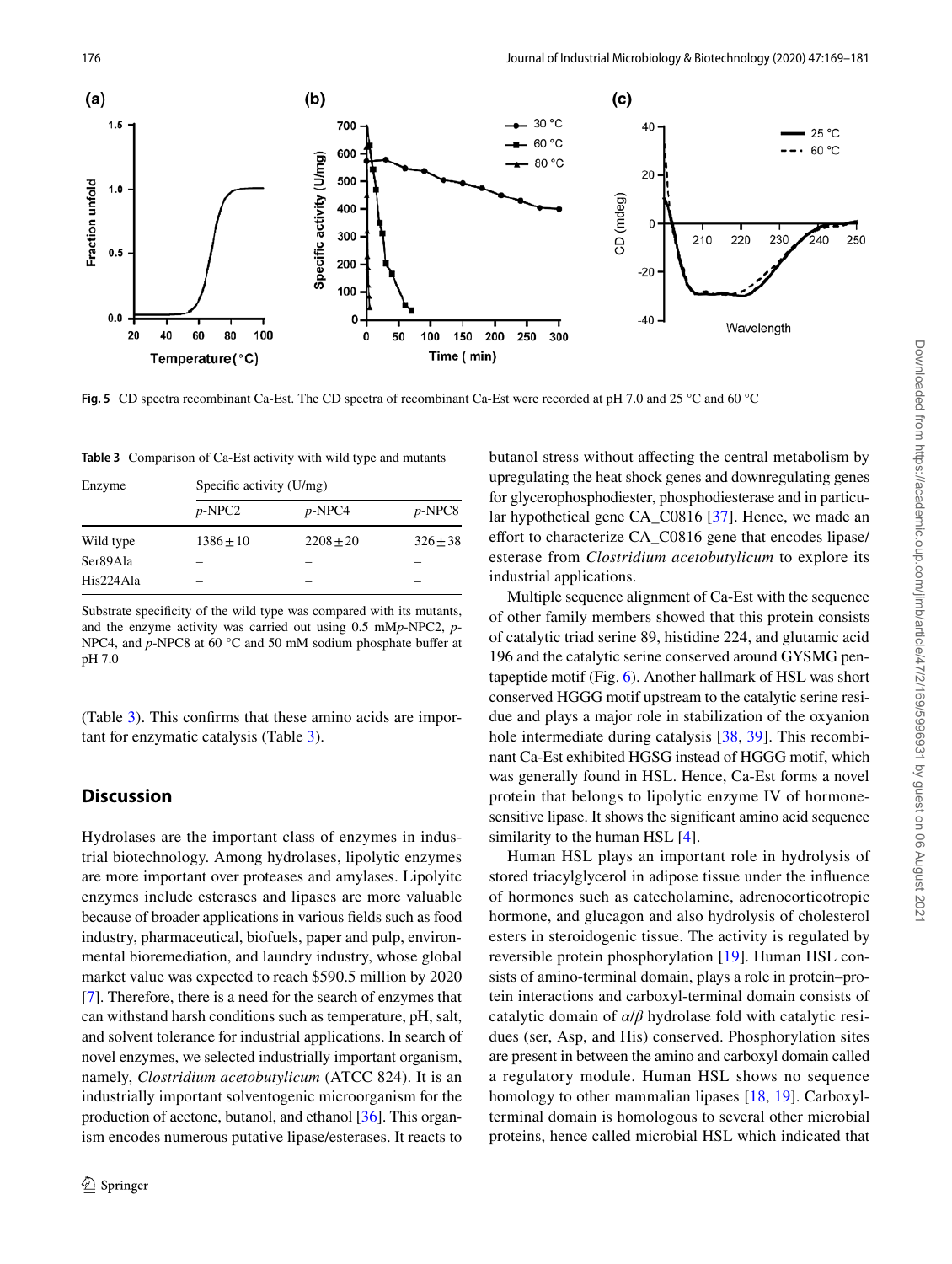| 3E0X: A   PDBID   CHAIN   SEQUENCE<br>5H3H: A   PDBID   CHAIN   SEQUENCE<br>1JJI: A   PDBID   CHAIN   SEQUENCE<br>1EVQ: A   PDBID   CHAIN   SEQUENCE<br>1 JKM: A   PDBID   CHAIN   SEQUENCE<br>4XVC: A   PDBID   CHAIN   SEQUENCE                              |                                                      |                                                                                                                                                   | structure and the second contracts and second contracts are a second contracts of a<br>MLDMPIDPVYYQL.AEYFDSLPKFD.QFSSAREYREAINRIYEE<br>MPLDPVIQQV.LDQLNRMPAPD.YKHLSAQQFRSQQ.SLFPP<br>MVEALATFGLDAVAAAPPVSASDDLPTVLAAVGASHDGFQAVYDS<br>MGSSHHHHHHSSGLVPRGSHMAKSPELDRVIGMIRERAATPRKTTDDDRRLYET                                                                                           |          |
|----------------------------------------------------------------------------------------------------------------------------------------------------------------------------------------------------------------------------------------------------------------|------------------------------------------------------|---------------------------------------------------------------------------------------------------------------------------------------------------|----------------------------------------------------------------------------------------------------------------------------------------------------------------------------------------------------------------------------------------------------------------------------------------------------------------------------------------------------------------------------------------|----------|
| 3EOX: A   PDBID   CHAIN   SEQUENCE<br>5H3H: A   PDBID   CHAIN   SEQUENCE<br>1JJI: A   PDBID   CHAIN   SEQUENCE<br>1EVQ: A   PDBID   CHAIN   SEQUENCE<br>1 JKM: A   PDBID   CHAIN   SEOUENCE<br>4XVC: A   PDBID   CHAIN   SEQUENCE                              |                                                      |                                                                                                                                                   | 10<br>MLHYVHVGNKKSPNTLLFVHGSGCNLKIFGE<br>MGTFIQAVDGTKIYVEDIGSGQPVVML <b>HGWPANNNMFEY</b><br>RNRQ.LSQHERVERVEDRTIKGRNGDIRVRVYQQKPDSPVLVYYHGGGFVICSI<br>VKKEPVAEVREFDMDLPGRTLKWRMYRPEGVEPPYPALVYYHGGGWVMGDL<br>IALDLPTDRDDVETSTETILGVDGNEITLHVFRPAGVEGVLPGLVYTHGGGMTILTTDN<br>MLGSMPLDDD.IOTERLGVN.GVPAEWIYAPGARDDOVFLYLHGGGYVIGSM                                                       | 20<br>30 |
| 3E0X: A   PDBID   CHAIN   SEQUENCE<br>5H3H: A   PDBID   CHAIN   SEQUENCE<br>1JJI: A   PDBID   CHAIN   SEQUENCE<br>1EVQ: A   PDBID   CHAIN   SEQUENCE<br>1 JKM: A   PDBID   CHAIN   SEQUENCE<br>4XVC: A   PDBID   CHAIN   SEQUENCE                              |                                                      | 40                                                                                                                                                | 60<br>50<br>LEKYLEDYNCHLLDLKGHGESKGOCPSTWYGYIDMVANFTTNSEVTK<br>QKNRLLEEGYRYIGVDYRGYGKSDAPATGYDYTTMASD.INEVIQQL<br>ESHDALCRRIARLSNSTVVSVDYRLAPEHKFPAAVYDCYDATK.WVAENAEEL<br>ETHDPVCRVLAKDGRAVVFSVDYRLAPEHKFPAAVEDAYDALQ.WIAERAADF<br>RVHRRWCTDLAAAGS.VVVMVDFRNAWTAEGHHPFPSGVEDCLAAVL.WVDEHRESL<br>RTHRVMLSHIARAAGCRVLGLDYRLAPETPFPAPWEDTVAAYR.WLLAH                                     | 70       |
| 3E0X: A   PDBID   CHAIN   SEQUENCE<br>5H3H: A   PDBID   CHAIN   SEQUENCE<br>1JJI: A   PDBID   CHAIN   SEQUENCE<br>1EVQ: A   PDBID   CHAIN   SEQUENCE<br>1 JKM: A   PDBID   CHAIN   SEQUENCE<br>4XVC: A   PDBID   CHAIN   SEQUENCE                              | 80                                                   | 100                                                                                                                                               | 110<br>H. . OKNITTIIGYSMGGAIVIGVATKKLPNVRKVVSLSGGARFDKLDKDF<br>K. . LTNVTLLGFSMGGGIALKYLLNHGESNVSKLLILAGAAAPVFTQRDGYPYGMTKDEV<br>RIDPSKIFWGGDSAGGNLAAAVSIMARDSGEDFIK.HQILIYPVVNFVAPTP<br>HLDPARIAWGGDSAGGMLAAVTSILAKERGGPALA.FQLLIYPSTGYDPAHPP<br>GLSGWVVOGESGGGMLAIATTLLAKRRGRLDAI.DGVYASIPYISGGYAWDHER<br>GYDPSRIALGCDSAGGGLVVAALVALRYIGEPLPA.AGVCLS.PWID                            | 120      |
| 3E0X: A   PDBID   CHAIN   SEQUENCE<br>5H3H: A   PDBID   CHAIN   SEQUENCE<br>1JJI: A   PDBID   CHAIN   SEQUENCE<br>1EVQ: A   PDBID   CHAIN   SEQUENCE<br>1 JKM: A   PDBID   CHAIN   SEQUENCE<br>4XVC: A   PDBID   CHAIN   SEQUENCE                              | 130                                                  | 140                                                                                                                                               | 150<br>MEKIYHNQLDNNYLLECIGGIDNPLSEKYFETLEKDPDIMIND<br>DALIEDTKODRPSMLKGFGEIFFAKEHPEPL.OOMFHNLSVDASSHGTIOS<br>SLLEFGEGLWILDOKIMSWFSEQYFSREEDKFNP<br>ASTEENAEGYLLTGGMMLWFRDQYLNSLEELTHP<br>RLTELPSLVENDGYFIENGGMALLVRAYDPTGEHAEDPIA                                                                                                                                                      | 160      |
| 3E0X: A   PDBID   CHAIN   SEQUENCE<br>5H3H: A   PDBID   CHAIN   SEQUENCE<br>1JJI: A   PDBID   CHAIN   SEQUENCE<br>1EVQ: A   PDBID   CHAIN   SEQUENCE<br>1 JKM: A   PDBID   CHAIN   SEQUENCE<br>4XVC: A   PDBID   CHAIN   SEQUENCE                              | 170<br>180<br>.LASVIFADLENLPPAL<br>WFSPVLYPDLSGLPPAY | 190                                                                                                                                               | 210<br>200<br>LIACKLIDLVDNLKNIDIPVKAIVAKDELLTLVEYSEIIKKEVENSELKIFETGKHFLL<br>AIALRDED LRD GLPKITTWD TI I MH GK KDOV CP FEFAEVMHEN IAGS RLEVFEES GLGMF<br>IITAEYDPLRDEGEVFGQMLRRAGVEASIVRYRGVL <mark>H</mark> GFI<br>IATAQYDPLRDVGKLYAEALNKAGVKVEIENFEDLIHGFA<br>WPYFASEDELRGLPPFWWAVNELDPLRDEGIAFARRLARAGWDVAARVNIGLVLGAD<br>PLASPLYADLOGLPPLLVOVGGIETLLDDARALTTRAKAAGVDADLEVWDDMPHVWQ | 220      |
| 3E0X: A   PDBID   CHAIN   SEQUENCE<br>5H3H: A   PDBID   CHAIN   SEQUENCE<br>1JJI: A   PDBID   CHAIN   SEQUENCE<br>1EVQ: A   PDBID   CHAIN   SEQUENCE<br>1 JKM: A   PDBID   CHAIN   SEQUENCE<br><b>AXVC: AIPDRIDICHAINISEOUENCE</b> HEAP ILPECKOAIARICEFLRKOIG. | 230<br>240                                           | VVNAKGVAEEIKNF <mark>I</mark><br>LDEREKFTETLVSYVKSSQTV<br>NYYP.VLKAARDAINQIAALLVFD<br>OFYS.LSPGATKALWRIAEKLRDALA<br>VIFRHWLPAALESTVRDVAGFAADRARLR |                                                                                                                                                                                                                                                                                                                                                                                        |          |

<span id="page-8-0"></span>**Fig. 6** Multiple sequence alignment of amino acid esterases with other closely related esterases. The PDB codes are as follows 3E0X (from *Clostridium acetobutylicum*) 4XVC (Marine sediment genomic library), 1JKM (from *Bacillus subtilis*), 1JJI (from *Archaenglobus-*

mammalian HSL are probably evolved from prokaryotic lipolytic family IV. However, the amino-terminal domain lacks similarity with other known proteins [\[18](#page-11-6)] (Fig.S1).

*fulgidus*), 1EVQ (from *Alicyclobacillusacidocaldarius*), and 5H3H (*Exiguobacteriumantarcticum*). The catalytic amino acids are marked by an arrow mark

Microbial HSL has two domains namely N-terminal CAP domain that contributes in major functions such as enzyme activity, substrate specificity, thermophilicity,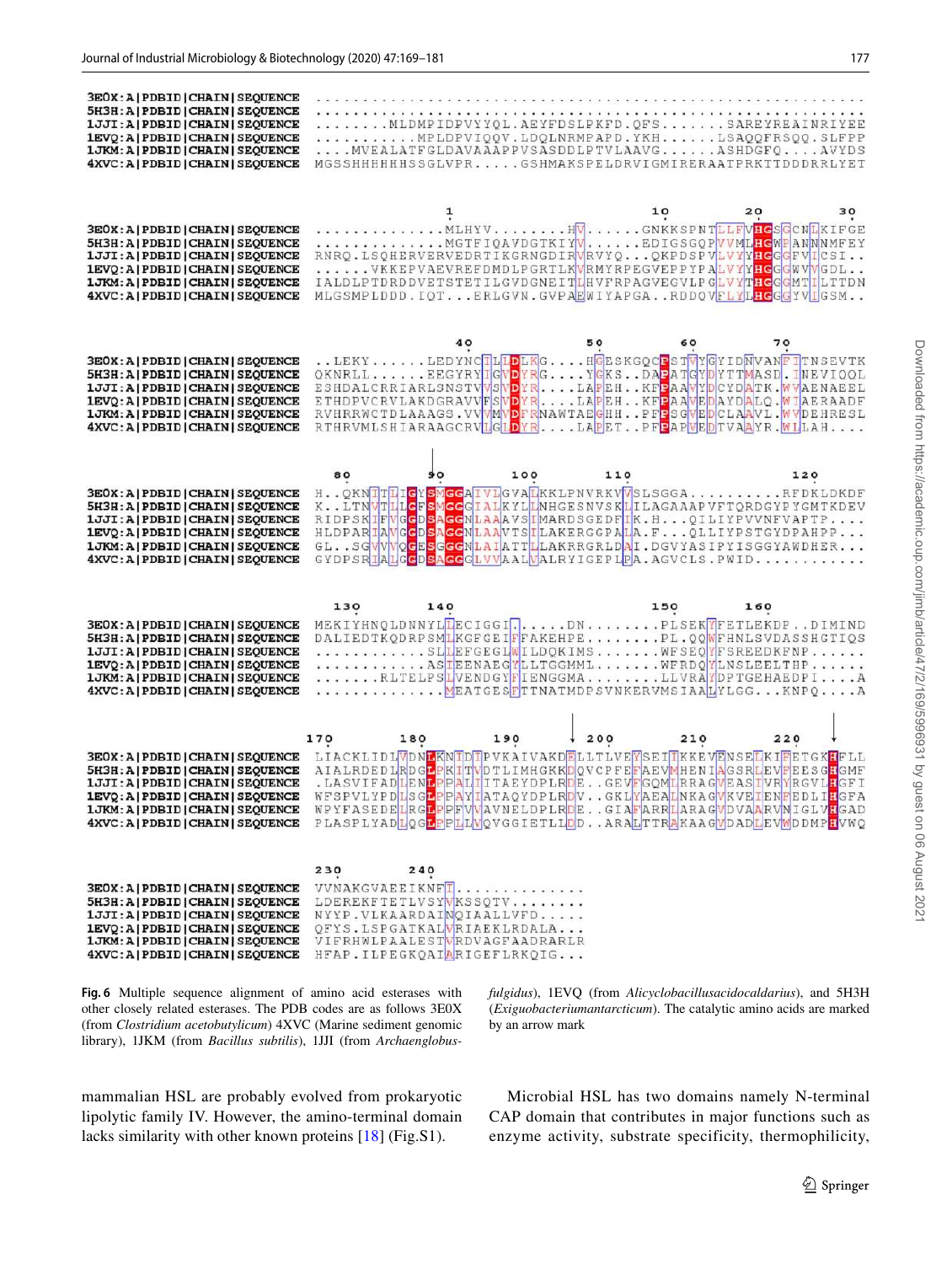regioselectivity, and thermostability [[40](#page-11-28)] and C-terminal catalytic domain possesses the *α*/*β* hydrolase fold with conserved catalytic triad in loops plays important role in catalytic mechanism and HGGG motif upstream to the catalytic serine residue, stabilizes the oxyanion intermediate. Recently, it was reported that this motif has the ability to hydrolyse tertiary alocohol esters, because it provides more space for the binding of tertiary alcohol esters [[41\]](#page-11-29). The CAP domain is usually present above the *α*/*β* hydrolase fold. Microbial HSLs has been classified into two subfamilies, namely, GDSAG motif subfamily and GTSAG motif subfamily based on the conserved serine around the pentapeptide motif [\[24](#page-11-12)]. Most of the microbial HSL esterases so far reported belongs to GDSAG subfamily and are capable of forming dimers or oligomers in solution. Oligomerization involves hydrogen bonds and hydrophobic interactions involving antiparallel β8 sheets and preceding α helices of catalytic domain without the involvement of CAP domain [\[39](#page-11-27), [42\]](#page-11-30). It was reported that in GDSAG subfamily dimerization may not be essential for catalysis, because both substrate binding pocket and active sites are away from the dimeric interface [\[24](#page-11-12), [39](#page-11-27), [43](#page-12-0)].

In the case of hyperthermophlies Pest E, Est 1, and AF-Est, the dimerization contributes to thermal stability [[42](#page-11-30)]. In GTSAG subfamily, only one structure Est 25 (PDB ID:4Q05) has been reported. Dimerization pattern differs from the usual HSL oligomers that involve both the CAP and catalytic domain for dimerization. By site-directed mutagenesis at D224 in monomer B, it was confirmed that dimerization exerts its catalytic activity by correct positioning of the catalytic residue Asp 282 in the active site and also have partial effect on substrate binding [\[24](#page-11-12)]. In Ca-Est, the catalytic serine around the pentapeptide motif was not present either in GTSAG or GDSAG motif subfamilies of hormone-sensitive lipase  $[44, 45]$  $[44, 45]$  $[44, 45]$  $[44, 45]$  that might belong to new member of microbial HSL.

A putative Ca\_C0816 gene from *Clostridium acetobutylicum* encoding for a protein with 242 amino acids was overexpressed in *E. Coli* strain BL21 and purified with affinity chromatography using  $Ni<sup>+2</sup>-NTA$  resin after IPTG induction. Microbial HSL esterases exhibits oligomeric state in solution from monomer to tetramer [\[24\]](#page-11-12), and Ca-Est was found to be a homodimer with a subunit size of 29 kDa which is within the range of molecular weights (20–69 kDa) of other microbial esterases reported in the literature [[24,](#page-11-12) [46](#page-12-3)]. Ca-Est exhibited optimum pH 7.0 which is typically observed in microbial HSL esterases [[44,](#page-12-1) [47\]](#page-12-4) and optimum temperature at 60 °C. Based on the secondary structural spectra by CD spectroscopy, the enzyme was found stable at  $60^{\circ}$ C (Fig. [5\)](#page-7-0) with specific activity of 2403 U/mg with *p*-NPB. It is an unusual finding, where a mesophilic protein recorded an optimum activity at a moderately high temperature of 60 °C and thermal denaturation at 65 °C. However, there have been cases of a mesophilic protein exhibiting high optimum temperature [[48](#page-12-5)]. The melting temperature of wild-type Ca-Est was found to be 67.9 °C from CD spectroscopy. Thermal stability data showed that Ca-Est has half-life of 17.86 min at 60 C°. Ca-Est showed hydrolase activity towards smallto-medium acyl length of *p*-nitrophenyl esters from C2 to C8, but exhibited high activity for *p*-nitrophenyl butyrate, suggesting that this enzyme is an esterase rather than lipase [[4,](#page-10-2) [45](#page-12-2), [49](#page-12-6), [50\]](#page-12-7). It also showed activity towards aryl esters such as α-naphthyl acetate, β- naphthyl acetate, and 4-methyl umbelliferyl acetate, but showed strict substrate preference towards α-naphthyl acetate over β- naphthyl acetate. In addition, no detectable activity towards phenylacetate and little activity towards thioesterase. Mostly HSL esterases showed high activity towards *p*-nitrophenyl butyrate due to the funnel-shaped substrate binding pocket [\[51](#page-12-8)] which correlates with previously reported literature on esterase from other strains such as metagenomics library [\[45\]](#page-12-2) *Rheinheimera* sp. [\[31](#page-11-19)] and Est25 from marine metagenomics [\[24](#page-11-12)]. In our study, this Ca-Est showed high  $k_{\text{cat}}$  for *p*-nitrophenyl butyrate when compared with other microbial esterases such as *Archaeglobusfulgidus* [\[52\]](#page-12-9)*, Rhizomucormehei* [[27](#page-11-15)] and *Lactobacillus plantarum* [\[33](#page-11-21)]. Our data showed that Ca-Est was able to hydrolyse carboxylacidesters and arylesters.

The inhibitory effect of amino acid modifiers PMSF and DEPC confirmed that serine and histidine were very crucial for enzyme activity. The catalytic role of Ser89 and His224 was further confirmed by site-directed mutagenesis which confirmed that the serine conserved in a pentapeptide sequence GXSXG plays catalytic role in catalytic mechanism as reported for rat HSL [[53\]](#page-12-10) and His acts as a base in catalysis [[35\]](#page-11-23).

The secondary structure prediction of PDB3E0X (Fig. S2) shows an *α*/*β* hydrolase fold. It has 13 helices with 7 strands and 1 sheet. The interconnectivity of the protein is maintained by 21 beta turns and 3 gamma turns and 18 helix–helix interactions. The uniqueness lies in the presence of a psi loop and a beta bulge of 6 amino acid length. The domain connectivity is depicted (Fig S1). The protein exists as a dimer, which was confirmed by gel filtration chromatography. The monomeric structure consists of two major domains, namely, catalytic and CAP domain. The catalytic domain consists of a typical alpha–beta hydrolase fold and is composed of seven  $\beta$  strands enclosed by nine  $\alpha$ helices ( $\alpha$ 1– $\alpha$ 4) and ( $\alpha$ 9– $\alpha$ 13). The CAP domain consists of alpha-helices ( $\alpha$ 5– $\alpha$ 8) as described [[54\]](#page-12-11). Analysis of amino acid composition shows that the protein is Leu-rich protein (12.2%) followed by Lys (10.6%), Ile (9.0%), Val (7.8%) and Glu (7.8%) using pdbparam online webserver. *p*-NPB with Ca-Est showed that the substrate-binding pocket is majorly surrounded by Leu and other hydrophobic residues that facilitate the binding of hydrophobic substrate molecules using AutoDock software 2.0 (Fig S3). We hypothesized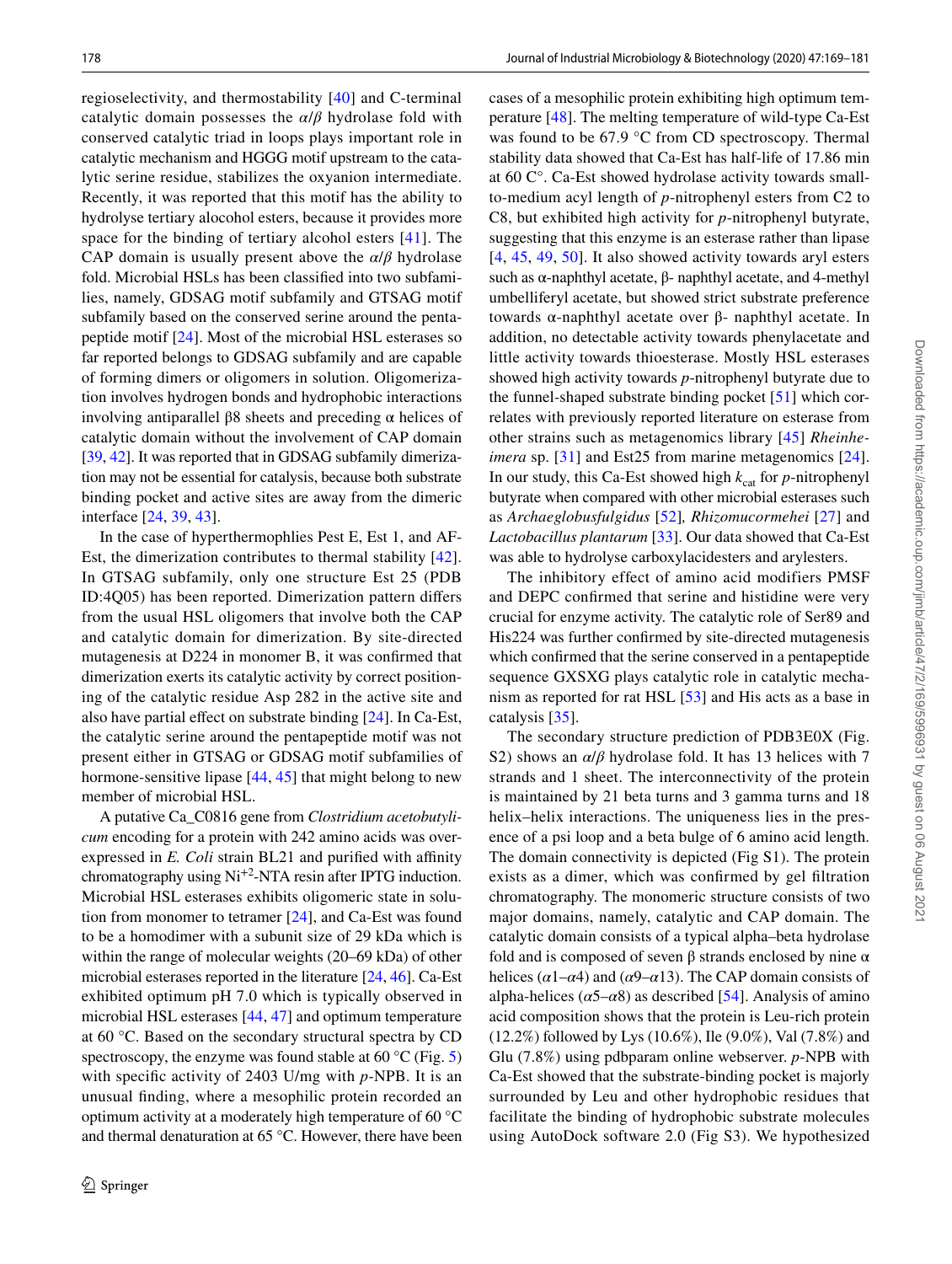that the Ca-Est might have funnel shape substrate-binding pocket, so it allows the entry of < 10 carbon *p*-nitrophenyl esters.

Tolerance of Ca-Est with different detergents and organic solvents was investigated for its industrial applications. Ca-Est exhibited inactivation with organic solvents such as isopropanol, acetone, and ethanol, because these watermiscible organic solvents remove the water molecule around the enzyme, that eventually results in disruption of protein conformation and inactivate the enzyme activity. The Ca-Est activity was enhanced in the presence of 10% methanol; this might be due to the increase in the hydrogen bond interactions between enzyme surface and water molecules that could enhance the stability of enzymes in organic solvents [\[55](#page-12-12)]. Hence, it can be used in the transesterification reaction for the production of biodiesel or organic synthesis that have industrial applications [[56–](#page-12-13)[58](#page-12-14)]. For lipolytic enzymes, both detergents and their concentration helps either to enhance activity by promoting the emulsification and mixed micelles that aids in conformational changes of the enzyme, so that active site is accessible or to reduce the enzymatic activity due to the formation of inactive enzyme surfactant or by impairing the active binding site of enzyme at the interface [\[59\]](#page-12-15). Ionic detergent such as SDS had an inhibitory effect on Ca-Est activity, as it modifies the tertiary structure of the protein, whereas non-ionic detergents were less effective at disrupting the protein aggregation [[60](#page-12-16)]. The enzyme showed more inactivation with  $\text{Fe}^{+2}$  and  $\text{Cu}^{+2}$  as compared to other metal ions. The complete loss of esterase activity might be due to Cys 24 adjacent to its catalytic triad as reported in the literature [[61\]](#page-12-17).This effect has also been observed in other lipolytic enzymes [\[62](#page-12-18)]. It has been reported that some metal ions act as non- competitive inhibitors, destabilize the conformation of enzyme, and reduce the activity [\[63\]](#page-12-19). From the above findings, it can be concluded that this Ca-Est is a robust enzyme that withstands high temperatures and is active in the presence of methanol. These properties make it a valuable biocatalyst in the synthesis of biodiesel.

# **Conclusions**

There is a high demand for the screening of novel microbial lipolytic enzymes with superior properties. In this study, *Clostridium acetobutylicum* esterase (Ca-Est) contains a novel sequence GYSMG and HGSG motif that appears to be a new member of lipolytic family IV of hormone-sensitive lipase with catalytic serine found in GYSMG consensus motif. Ca-Est is a mesophilic enzyme, but showed high specific activity at a moderately high temperature of 60 °C. It also showed enhanced activity in the presence of methanol. Hence, this solvent tolerant esterase can prove to be an attractive biocatalyst in the synthesis of biodiesel and biopolymers.

**Acknowledgements** Authors acknowledge IIT Madras for the facilities. Author N. Vijaya Lakshmi acknowledges AICTE-QIP and JNTUA College of Engineering Pulivendula.

**Funding** The researcher did not receive any specific grant from funding agencies in the public, commercial, or not for profit sectors.

### **Compliance with ethical standards**

**Conflict of interest** The authors declare that they have no conflict of interest.

**Ethical approval** This article does not contain any studies with human participants or animals performed by any one of the authors.

# **References**

- <span id="page-10-0"></span> 1. Tao W, Shengxue F, Duobin M et al (2013) Characterization of a new thermophilic and acid tolerant esterase from Thermotoga maritima capable of hydrolytic resolution of racemic ketoprofen ethyl ester. J Mol Catal B Enzym 85–86:23–30. [https ://doi.](https://doi.org/10.1016/j.molcatb.2012.08.006) org/10.1016/j.molcatb.2012.08.006
- 2. Javed S, Azeem F, Hussain S et al (2018) Bacterial lipases: a review on purification and characterization. Prog Biophys Mol Biol 132:23–34. [https ://doi.org/10.1016/j.pbiom olbio](https://doi.org/10.1016/j.pbiomolbio.2017.07.014) [.2017.07.014](https://doi.org/10.1016/j.pbiomolbio.2017.07.014)
- <span id="page-10-1"></span> 3. Chen C-C, Chi Z, Liu G-L et al (2017) Production, purification, characterization and gene cloning of an esterase produced by Aureobasidium melanogenum HN6.2. Process Biochem 53:69– 79. https://doi.org/10.1016/j.procbio.2016.12.006
- <span id="page-10-2"></span> 4. Arpigny JL, Jaeger KE (1999) Bacterial lipolytic enzymes: classification and properties. Biochem J 343(Pt 1):177–183
- 5. Casas-Godoy L, Duquesne S, Bordes F et al (2012) Lipases: an overview. In: Sandoval G (ed) Lipases and phospholipases. Humana Press, Totowa, pp 3–30
- <span id="page-10-3"></span> 6. Jayanath G, Mohandas SP, Kachiprath B et al (2018) A novel solvent tolerant esterase of GDSGG motif subfamily from solar saltern through metagenomic approach: recombinant expression and characterization. Int J Biol Macromol 119:393–401. [https ://](https://doi.org/10.1016/j.ijbiomac.2018.06.057) doi.org/10.1016/j.ijbiomac.2018.06.057
- <span id="page-10-4"></span> 7. Ramnath L, Sithole B, Govinden R (2017) Classification of lipolytic enzymes and their biotechnological applications in the pulping industry. Can J Microbiol 63:179-192. https://doi. [org/10.1139/cjm-2016-0447](https://doi.org/10.1139/cjm-2016-0447)
- 8. Singh R, Kumar M, Mittal A, Mehta PK (2016) Microbial enzymes: industrial progress in 21st century. 3 Biotech. [https ://](https://doi.org/10.1007/s13205-016-0485-8) doi.org/10.1007/s13205-016-0485-8
- 9. Sarmah N, Revathi D, Sheelu G et al (2018) Recent advances on sources and industrial applications of lipases: biotechnol. Prog., 2017, Vol. 00, No. 00. Biotechnol Prog 34:5-28. https://doi. [org/10.1002/btpr.2581](https://doi.org/10.1002/btpr.2581)
- 10. Ferrer M, Bargiela R, Martínez-Martínez M et al (2015) Biodiversity for biocatalysis: a review of the α/β-hydrolase fold superfamily of esterases-lipases discovered in metagenomes. Biocatal Biotransform 33:235–249. [https ://doi.org/10.3109/10242](https://doi.org/10.3109/10242422.2016.1151416) [422.2016.11514 16](https://doi.org/10.3109/10242422.2016.1151416)
- <span id="page-10-5"></span> 11. Navvabi A, Razzaghi M, Fernandes P et al (2018) Novel lipases discovery specifically from marine organisms for industrial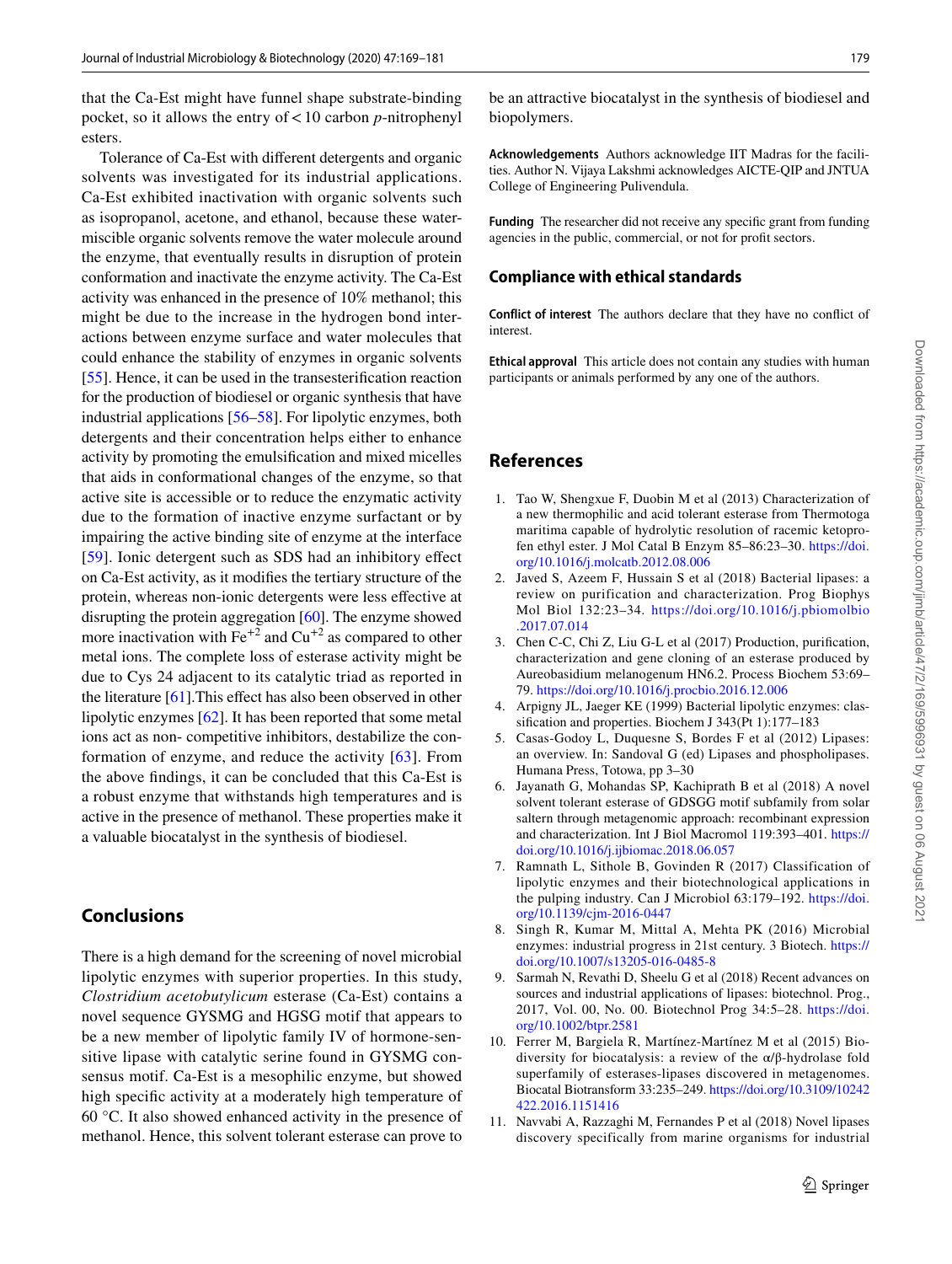production and practical applications. Process Biochem 70:61–70. https://doi.org/10.1016/j.procbio.2018.04.018

- <span id="page-11-0"></span> 12. Kovacic F, Babic N, Krauss U, Jaeger K-E (2019) Classification of lipolytic enzymes from bacteria. In: Rojo F (ed) Aerobic utilization of hydrocarbons, oils and lipids. Springer International Publishing, Cham, pp 1–35
- <span id="page-11-1"></span> 13. Lenfant N, Hotelier T, Velluet E et al (2013) ESTHER, the database of the  $\alpha/\beta$ -hydrolase fold superfamily of proteins: tools to explore diversity of functions. Nucleic Acids Res 41:D423–D429. https://doi.org/10.1093/nar/gks1154
- <span id="page-11-2"></span> 14. Hotelier T (2004) ESTHER, the database of the/-hydrolase fold superfamily of proteins. Nucleic Acids Res 32:145D–147D. [https](https://doi.org/10.1093/nar/gkh141) [://doi.org/10.1093/nar/gkh14 1](https://doi.org/10.1093/nar/gkh141)
- <span id="page-11-3"></span> 15. Lampidonis AD, Rogdakis E, Voutsinas GE, Stravopodis DJ (2011) The resurgence of Hormone-Sensitive Lipase (HSL) in mammalian lipolysis. Gene 477:1-11. https://doi.org/10.1016/j. [gene.2011.01.007](https://doi.org/10.1016/j.gene.2011.01.007)
- <span id="page-11-4"></span> 16. Lass A, Zimmermann R, Oberer M, Zechner R (2011) Lipolysis a highly regulated multi-enzyme complex mediates the catabolism of cellular fat stores. Prog Lipid Res 50:14–27. [https ://doi.](https://doi.org/10.1016/j.plipres.2010.10.004) org/10.1016/j.plipres.2010.10.004
- <span id="page-11-5"></span> 17. Langin D, Laurell H, Holst LS et al (1993) Gene organization and primary structure of human hormone-sensitive lipase: possible significance of a sequence homology with a lipase of Moraxella TA144, an antarctic bacterium. Proc Natl Acad Sci USA 90:4897–4901
- <span id="page-11-6"></span> 18. Kim TD (2017) Bacterial hormone-sensitive lipases (bHSLs): emerging enzymes for biotechnological applications. J Microbiol Biotechnol 27:1907–1915. [https ://doi.org/10.4014/](https://doi.org/10.4014/jmb.1708.08004) [jmb.1708.08004](https://doi.org/10.4014/jmb.1708.08004)
- <span id="page-11-7"></span> 19. Osterlund T (2001) Structure-function relationships of hormonesensitive lipase. Eur J Biochem 268:1899–1907
- <span id="page-11-8"></span> 20. Østerlund T, Contreras JA, Holm C (1997) Identification of essential aspartic acid and histidine residues of hormone-sensitive lipase: apparent residues of the catalytic triad. FEBS Lett 403:259–262. [https ://doi.org/10.1016/S0014 -5793\(97\)00063 -X](https://doi.org/10.1016/S0014-5793(97)00063-X)
- <span id="page-11-9"></span> 21. De Simone G, Galdiero S, Manco G et al (2000) A snapshot of a transition state analogue of a novel thermophilic esterase belonging to the subfamily of mammalian hormone-sensitive lipase 1 1Edited by D. Rees. J Mol Biol 303:761–771. [https ://doi.](https://doi.org/10.1006/jmbi.2000.4195) [org/10.1006/jmbi.2000.4195](https://doi.org/10.1006/jmbi.2000.4195)
- <span id="page-11-10"></span> 22. Hemilä H, Koivula TT, Palva I (1994) Hormone-sensitive lipase is closely related to several bacterial proteins, and distantly related to acetylcholinesterase and lipoprotein lipase: identification of a superfamily of esterases and lipases. Biochimica et Biophysica Acta (BBA) Lipids and Lipid Metabolism 1210:249–253. [https](https://doi.org/10.1016/0005-2760(94)90129-5) ://doi.org/10.1016/0005-2760(94)90129-5
- <span id="page-11-11"></span> 23. Noby N, Saeed H, Embaby AM et al (2018) Cloning, expression and characterization of cold active esterase (EstN7) from Bacillus cohnii strain N1: a novel member of family IV. Int J Biol Macromol 120:1247–1255. [https ://doi.org/10.1016/j.ijbio](https://doi.org/10.1016/j.ijbiomac.2018.07.169) [mac.2018.07.169](https://doi.org/10.1016/j.ijbiomac.2018.07.169)
- <span id="page-11-12"></span> 24. Li P-Y, Ji P, Li C-Y et al (2014) Structural basis for dimerization and catalysis of a novel esterase from the GTSAG motif subfamily of the bacterial hormone-sensitive lipase family. J Biol Chem 289:19031–19041. [https ://doi.org/10.1074/jbc.M114.57491 3](https://doi.org/10.1074/jbc.M114.574913)
- <span id="page-11-13"></span> 25. Jeon JH, Lee HS, Kim JT et al (2012) Identification of a new subfamily of salt-tolerant esterases from a metagenomic library of tidal flat sediment. Appl Microbiol Biotechnol 93:623–631. [https](https://doi.org/10.1007/s00253-011-3433-x) ://doi.org/10.1007/s00253-011-3433-x
- <span id="page-11-14"></span> 26. Kim B, Yoo W, Le Huong Luu LT et al (2019) Characterization and mutation anaylsis of a cold-active bacterial hormone-sensitive lipase from Salinisphaera sp. P7-4. Arch Biochem Biophys 663:132–142. [https ://doi.org/10.1016/j.abb.2019.01.010](https://doi.org/10.1016/j.abb.2019.01.010)
- <span id="page-11-15"></span> 27. Liu Y, Xu H, Yan Q et al (2013) Biochemical characterization of a first fungal esterase from rhizomucor miehei showing high

 $\circled{2}$  Springer

efficiency of ester synthesis. PLoS One 8:e77856. [https ://doi.](https://doi.org/10.1371/journal.pone.0077856) org/10.1371/journal.pone.0077856

- <span id="page-11-16"></span> 28. Manco G, Giosuè E, D'Auria S et al (2000) Cloning, overexpression, and properties of a new thermophilic and thermostable esterase with sequence similarity to hormone-Sensitive Lipase subfamily from the Archaeon Archaeoglobus fulgidus. Arch Biochem Biophys 373:182–192. [https ://doi.org/10.1006/abbi.1999.1497](https://doi.org/10.1006/abbi.1999.1497)
- <span id="page-11-17"></span> 29. Li C, Li Q, Zhang Y et al (2017) Characterization and function of Mycobacterium tuberculosis H37Rv Lipase Rv1076 (LipU). Microbiol Res 196:7–16. [https ://doi.org/10.1016/j.micre](https://doi.org/10.1016/j.micres.2016.12.005) [s.2016.12.005](https://doi.org/10.1016/j.micres.2016.12.005)
- <span id="page-11-18"></span> 30. Zarafeta D, Moschidi D, Ladoukakis E et al (2016) Metagenomic mining for thermostable esterolytic enzymes uncovers a new family of bacterial esterases. Sci Rep. [https ://doi.org/10.1038/srep3](https://doi.org/10.1038/srep38886) [8886](https://doi.org/10.1038/srep38886)
- <span id="page-11-19"></span> 31. Virk AP (2011) A new esterase, belonging to hormone-sensitive lipase family, cloned from *Rheinheimera* sp. isolated from industrial effluent. J Microbiol Biotechnol 21:667–674. [https ://doi.](https://doi.org/10.4014/jmb.1103.03008) [org/10.4014/jmb.1103.03008](https://doi.org/10.4014/jmb.1103.03008)
- <span id="page-11-20"></span> 32. Sánchez-Carbente MDR, Batista-García RA, Sánchez-Reyes A et al (2017) The first description of a hormone-sensitive lipase from a basidiomycete: structural insights and biochemical characterization revealed *Bjerkandera adusta Ba* EstB as a novel esterase. MicrobiologyOpen 6:e00463. [https ://doi.org/10.1002/](https://doi.org/10.1002/mbo3.463) [mbo3.463](https://doi.org/10.1002/mbo3.463)
- <span id="page-11-21"></span> 33. Alvarez Y, Esteban-Torres M, Cortés-Cabrera Á et al (2014) Esterase LpEst1 from *Lactobacillus plantarum*: a novel and atypical member of the αβ hydrolase superfamily of enzymes. PLoS One 9:e92257. https://doi.org/10.1371/journal.pone.0092257
- <span id="page-11-22"></span> 34. Emtenani S, Asoodeh A, Emtenani S (2013) Molecular cloning of a thermo-alkaliphilic lipase from Bacillus subtilis DR8806: expression and biochemical characterization. Process Biochem 48:1679-1685. https://doi.org/10.1016/j.procbio.2013.08.016
- <span id="page-11-23"></span> 35. Choi Y-H, Lee Y-N, Park Y-J et al (2016) Identification of amino acids related to catalytic function of Sulfolobus solfataricus P1 carboxylesterase by site-directed mutagenesis and molecular modeling. BMB Rep 49:349–354. [https ://doi.org/10.5483/BMBRe](https://doi.org/10.5483/BMBRep.2016.49.6.077) [p.2016.49.6.077](https://doi.org/10.5483/BMBRep.2016.49.6.077)
- <span id="page-11-24"></span> 36. Lee J, Jang Y-S, Choi SJ et al (2012) Metabolic engineering of clostridium acetobutylicum ATCC 824 for isopropanol-butanolethanol fermentation. Appl Environ Microbiol 78:1416–1423. [https ://doi.org/10.1128/AEM.06382 -11](https://doi.org/10.1128/AEM.06382-11)
- <span id="page-11-25"></span> 37. Schwarz KM, Kuit W, Grimmler C et al (2012) A transcriptional study of acidogenic chemostat cells of Clostridium acetobutylicum—cellular behavior in adaptation to n-butanol. J Biotechnol 161:366-377. https://doi.org/10.1016/j.jbiotec.2012.03.018
- <span id="page-11-26"></span> 38. Rehdorf J, Behrens GA, Nguyen G-S et al (2012) Pseudomonas putida esterase contains a GGG(A)X-motif confering activity for the kinetic resolution of tertiary alcohols. Appl Microbiol Biotechnol 93:1119-1126. https://doi.org/10.1007/s00253-011-3464-3
- <span id="page-11-27"></span> 39. Palm GJ, Fernández-Álvaro E, Bogdanović X et al (2011) The crystal structure of an esterase from the hyperthermophilic microorganism Pyrobaculum calidifontis VA1 explains its enantioselectivity. Appl Microbiol Biotechnol 91:1061–1072. [https ://doi.](https://doi.org/10.1007/s00253-011-3337-9) org/10.1007/s00253-011-3337-9
- <span id="page-11-28"></span> 40. Mandrich L, Merone L, Pezzullo M et al (2005) Role of the N terminus in enzyme activity, stability and specificity in thermophilic esterases belonging to the HSL family. J Mol Biol 345:501–512. [https ://doi.org/10.1016/j.jmb.2004.10.035](https://doi.org/10.1016/j.jmb.2004.10.035)
- <span id="page-11-29"></span> 41. Bassegoda A, Fillat A, Pastor FIJ, Diaz P (2013) Special *Rhodococcus* sp. CR-53 esterase Est4 contains a GGG(A)X-oxyanion hole conferring activity for the kinetic resolution of tertiary alcohols. Appl Microbiol Biotechnol 97:8559–8568. [https ://doi.](https://doi.org/10.1007/s00253-012-4676-x) org/10.1007/s00253-012-4676-x
- <span id="page-11-30"></span> 42. Byun J-S, Rhee J-K, Kim N et al (2007) Crystal structure of hyperthermophilic esterase EstE1 and the relationship between